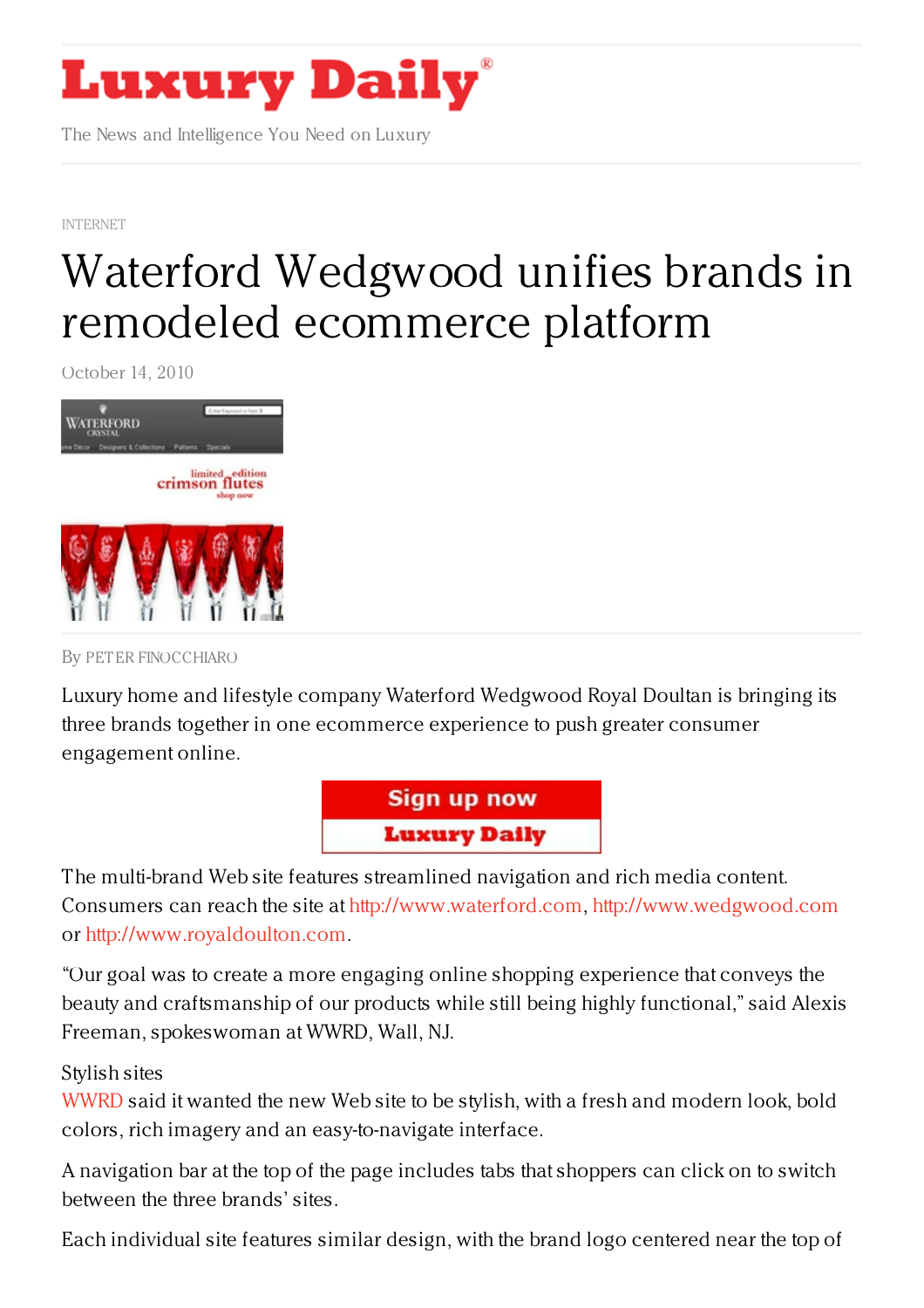the page, as well as seven product categories: New arrivals, Heritage, Gifts, Dining, Home Décor, Designers & Collections and Patterns.

The Waterford site also has a Specials category with links to a collectibles sale, a drink and barware sale and a holiday sale.

The center of the screen includes a flash graphic that switches between three collections that each brand is promoting.

Users can click buttons at the bottom of the display labeled with the numbers one, two and three to toggle between the promotions. Clicking on the graphics loads sales pages for the collections.

The space beneath the major collection promotions include banner graphics linking to other collections, as well as links to additional brand details, contact information, store locators, Twitter and Facebook pages as well as a text bar where consumers can enter their email information to opt-in for marketing messages.



Waterford's ecommerce homepage

Category sections display clickable thumbnail images representing the different subcategories users can browse to refine their searches.

Subcategory and collection pages feature thumbnails of individual products available, as well as pricing information and text box where shoppers can designate the desired quantity before adding to their cart.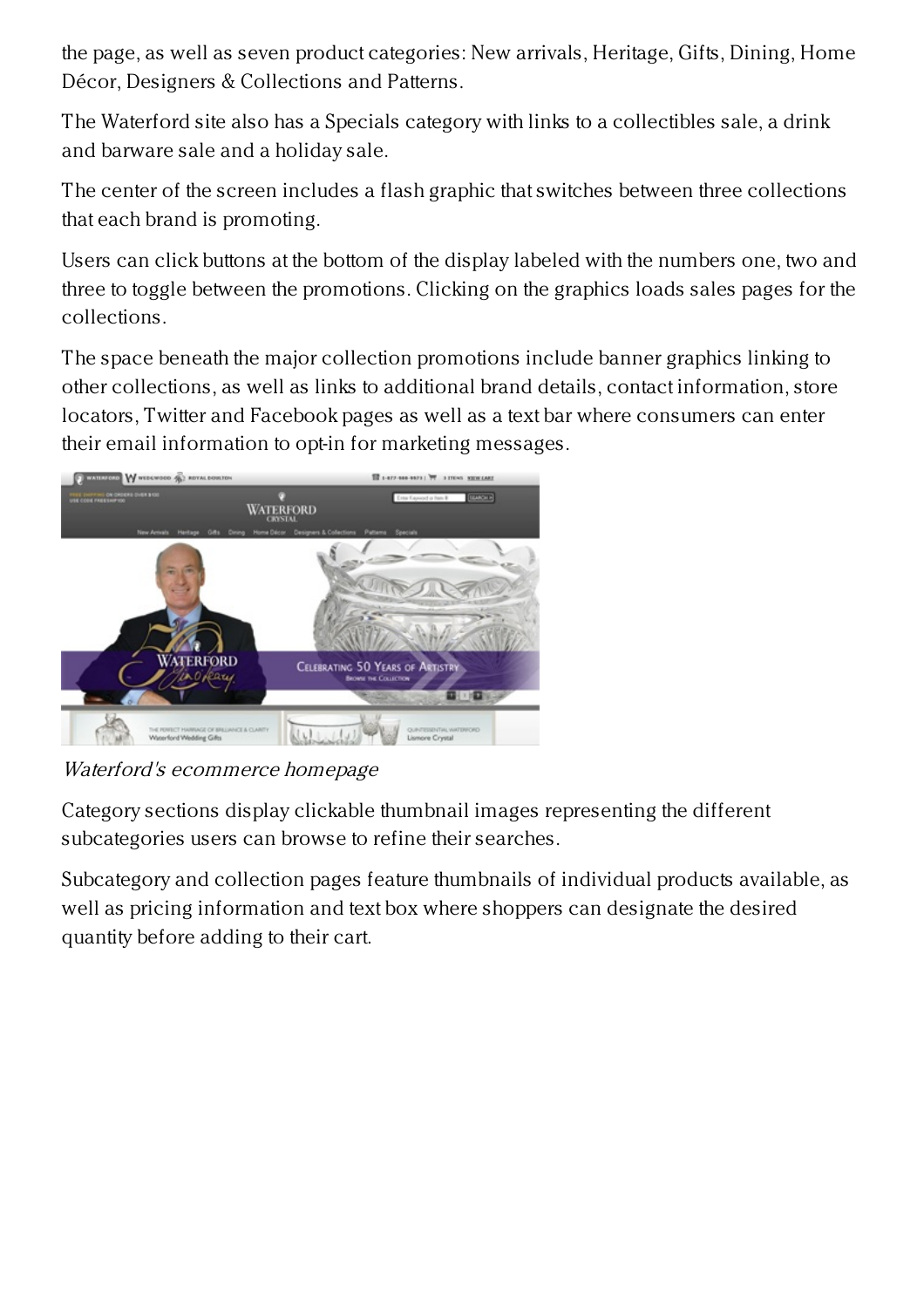

## A WWRD collection page

Individual product pages let consumers zoom in for closer views of the items and view detail and dimensions information. These pages also suggest other products the shopper may be interested in.



A product page on WWRD's new ecommerce site

When consumers add items to their carts, a temporary window pops up showing the selection and prompting them to either continue shopping or head to the checkout section.

Shoppers can sign-in to their social media accounts such as Facebook and Twitter and broadcast their purchases and product recommendations on those platforms.

WWRD partnered with VeriSign for its ecommerce point-of-sale system. The checkout functionality is PCI compliant.

On target, online

The luxury sector finally seems to be warming to online sales.